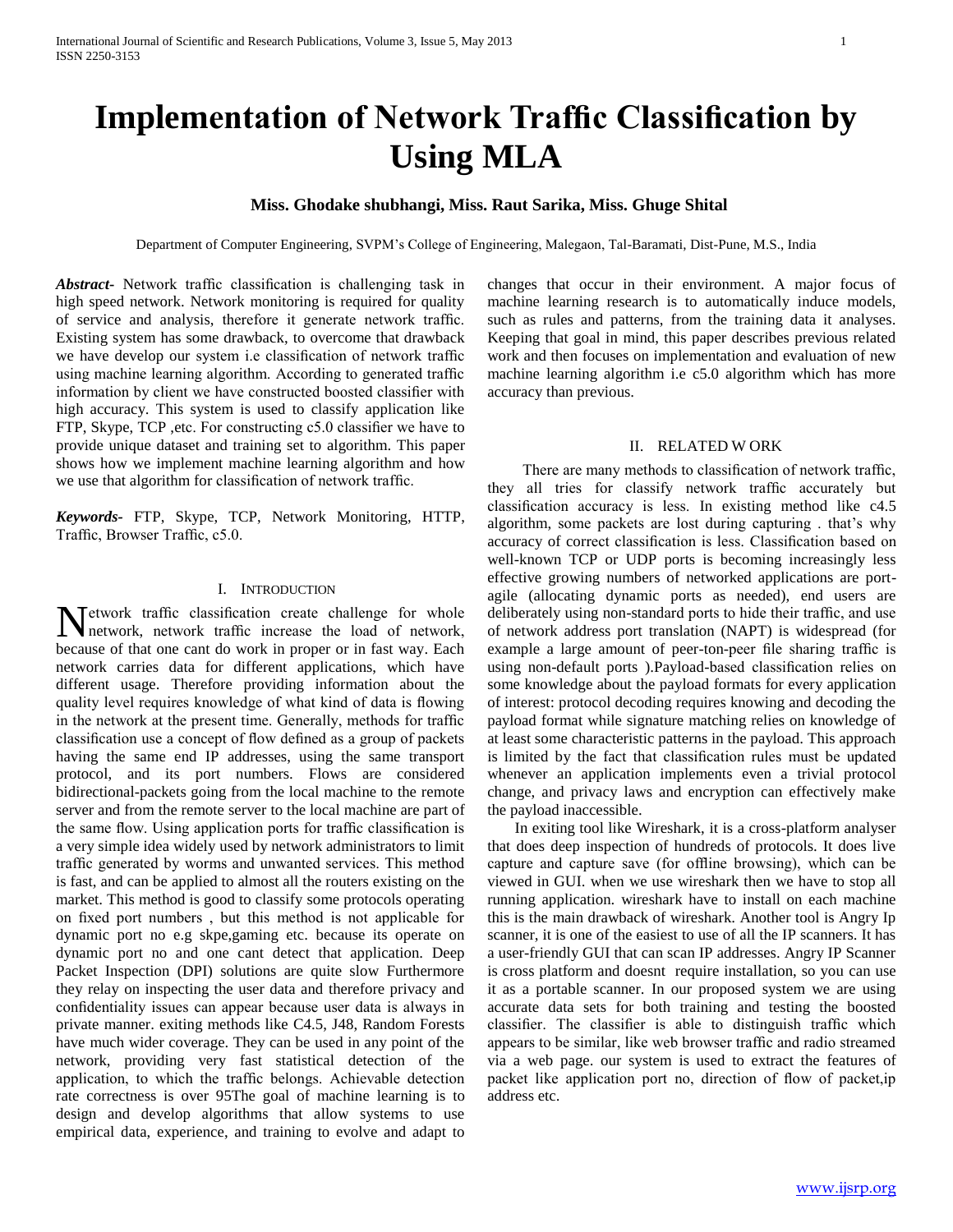#### III. SYSTEM OVERVIEW

## 1) Packet Capture

 For capturing packets and extract features from that packet there are number of tools are present, but we are using jNetPcap and WinPcap. Because jNetPcap is latest version and it is used for supporting jdk environment. Before jNetPcap there was capturing tool which is known as jPcap. jPcap is not supported for capturing packets from high speed links, thats why it is not used in future. WinPcap is used for supporting to windows environment.

2) Training for live packets

 After capturing live packets important task is to train that captured packets. In training phase, packet features are extracted in the form of information, after that packet data is converted into byte format and add dynamical into text file, which is used as training data.

3) Detection

 In detection task ,it match features of packet in present dataset, if it is not match then it detect as unknown packet. 4) Import Dataset

Import dataset is import the newly created training dataset

into system. It load the training text file as input for classification.

# IV. C5.0 ALGORITHM

The general algorithm for building decision trees is:

(a) Check for base cases

 (b) For each attribute a:Find the normalized information gain from splitting on a

 (c) Let a best be the attribute with the highest normalized information gain

(d) Create a decision node that splits on a best

 (e) Recurse on the sublists obtained by splitting on a best, and add those nodes as children of node

# V. C5.0 CLASSIFIER

 For constructing c5.0 classifier, we use concept of machine learning algorithm. Machine learning means machine learn itself by using different resultset. The goal of machine learning is to design and develop algorithms that allow systems to use empirical data, experience, and training to evolve and adapt to changes that occur in their environment. A major focus of machine learning research is to automatically induce models, such as rules and patterns, from the training data it analyzes.

 For Training c5.0 classifier, we use text file that is already imported from import dataset. According to that text file machine learn itself about newly added packet features and check that features matched with kdd dataset. Kdd means knowledge discoverable dataset which is unique dataset. kdd discovery of previously unknown knowledge that evaluated with respect to know knowledge. While in typical kdd task, supervised method can not be used due to unavailability training data.

 That training dataset used to classification of network traffic into two group class A and class B. That is class of allowed and blocked packets

#### VI. APPLICATION

Network planning and dimensioning Performance evaluation Charging and billing QoS policies Research purposes

# VII. ADVANTAGES

 1. Verifies success or failure of an attack: Since uses system logs containing events that have actually occurred, they can determine whether an attack occurred or not with greater accuracy and fewer false positives than a network based system.

 2. Monitors System Activities: A sensor monitors user and file access activity including file accesses, changes to file permissions, attempts to install new executables etc.

 3. Lower entry cost: C5.0- are far more cheaper than the network based IDS sensors.

# VIII. EXPERIMENTAL R ESULT

 In our system, rules are generated by using packet capturing from client side. According to that dataset system classify the network traffic on the basis of c5.0 algorithm. classified result is as follows.

#### IX. CONCLUSION

 The C5.0 MLA for distinguishing different kinds of traffic in computer networks. It was demonstrated that our method is feasible to classify traffic belonging to 7 different applications with an average accuracy of above 98%, when using accurate data sets for both training and testing the boosted classifier. Our results proved that the classifier is able to distinguish traffic which appears to be similar, like web browser traffic and radio streamed via a web page.

## ACKNOWLEDGEMENT

 The completion of our project brings with it a sense of satisfaction, but it is never complete without them those people who made it possible and whose constant support has crowned our efforts with success. One cannot even imagine the power of the force that guides us all and neither can we succeed without acknowledging it. It is the great pleasure that we acknowledge the enormous assistance and excellent co-operation to us by the following respected personalities.

#### **REFERENCES**

- [1] Bujlow tombaz, Tahir, Jenns Peddersen, A method for classification of network traffic based on C5.0 Machine Learning Algorithm, to appear in International Conference on Networking and Communications (ICNC 2012).
- [2] Tomasz Bujloow, Taahir Riaz, Jens Myrup Pedersen, A method forAssessing Quality of Service in Broadband Networks, submitted to ICACCT 2010 (International Conference on Advanced Communication.